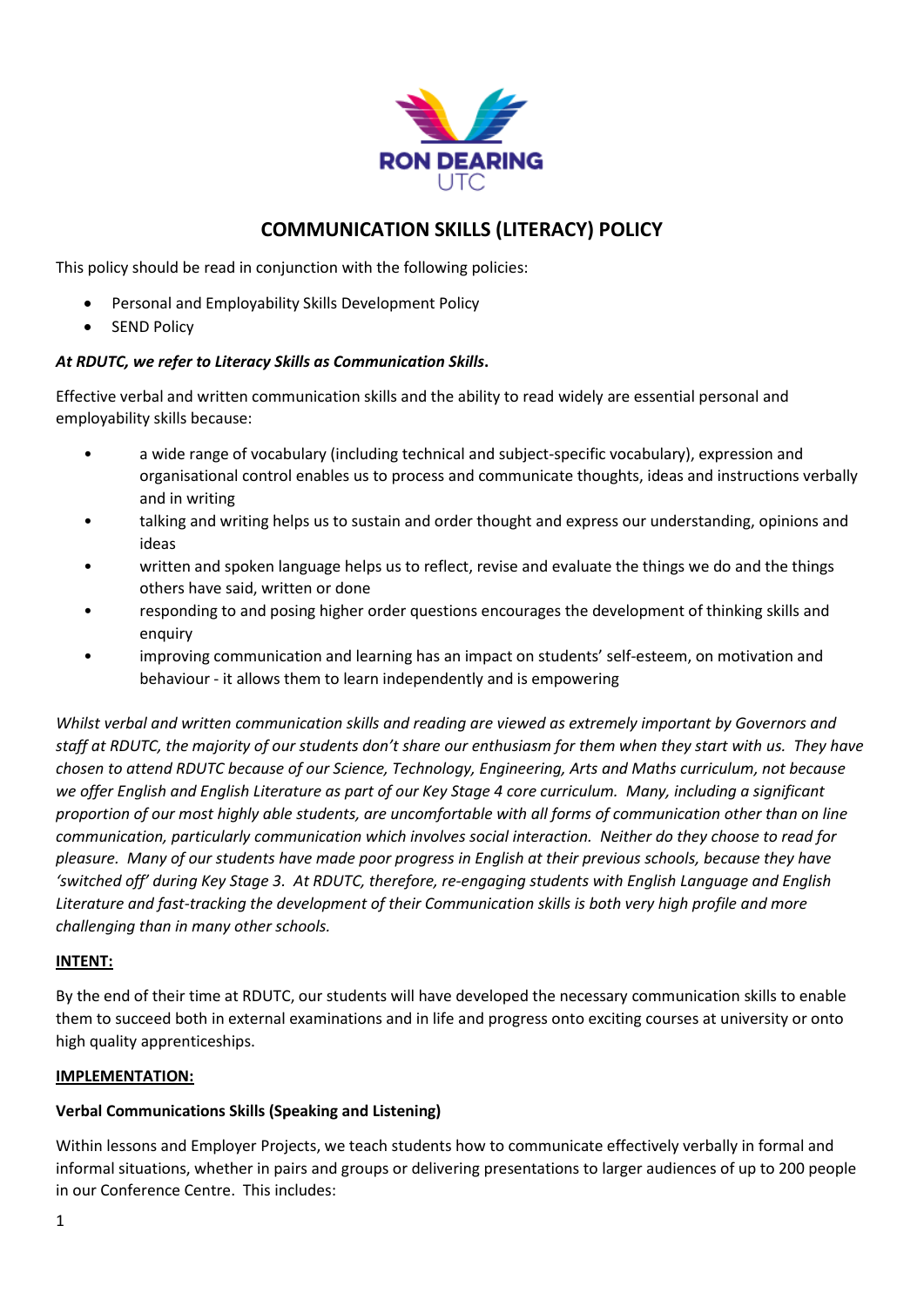- using talk to develop, clarify, share and present ideas
- using talk to persuade or argue a point
- identifying the main points to arise from a discussion
- listening for a specific purpose to support learning, develop ideas, contribute to discussion and for evaluation purposes

## **Written Communication Skills**

We develop students written Communication skills within English lessons and, where appropriate, across the curriculum through:

- teaching basic grammar and punctuation
- teaching how to write for specific purposes and audiences, including:
	- o writing to inform, entertain, persuade, argue, describe and evaluate
		- o writing reports
		- o writing evaluations
		- o writing letters of application
		- o writing emails
	- o writing responses to exam questions
- providing regular opportunities across the curriculum for students to produce a range of sustained writing
- engaging students in peer and self-assessment, sharing success criteria and allowing students to set personal targets for improvement
- providing students with diagnostic marking and feedback about their writing
- maintaining up-to-date displays of written work, punctuation and grammar rules

## PEALA (Point, Evidence, Analyse (HOW & WHY), Language, Author's intent)

English Teachers and, where appropriate, Teachers of other subjects, teach students to use the PEALA framework to structure their writing:

- Point State an opinion or point (this can be used to reinforce topic sentences)
- Evidence Provide the proof to back up a point, (this may be in the form of a quotation)
- Analyse Explore the evidence, explain how and why it backs up a point
- Language Zoom in on any words or language devices and fully explain how these support ideas
- Author's intent Why did the author write the text? Do they want to persuade or inform the reader of their opinions on something that was happening at the time the text was written?

Where relevant, all curriculum plans include opportunities to develop Communication skills.

### **Reading Skills**

In English lessons we teach students to:

- read fluently
- read a wide range of texts: fiction and non-fiction, different genres, pre-twentieth century and modern
- read with understanding
- locate and use information
- provide evidence for arguments/research
- follow a process or argument
- summarise, synthesise and adapt what they learn from their reading

We also encourage students to read for pleasure.

Across the curriculum we promote reading through: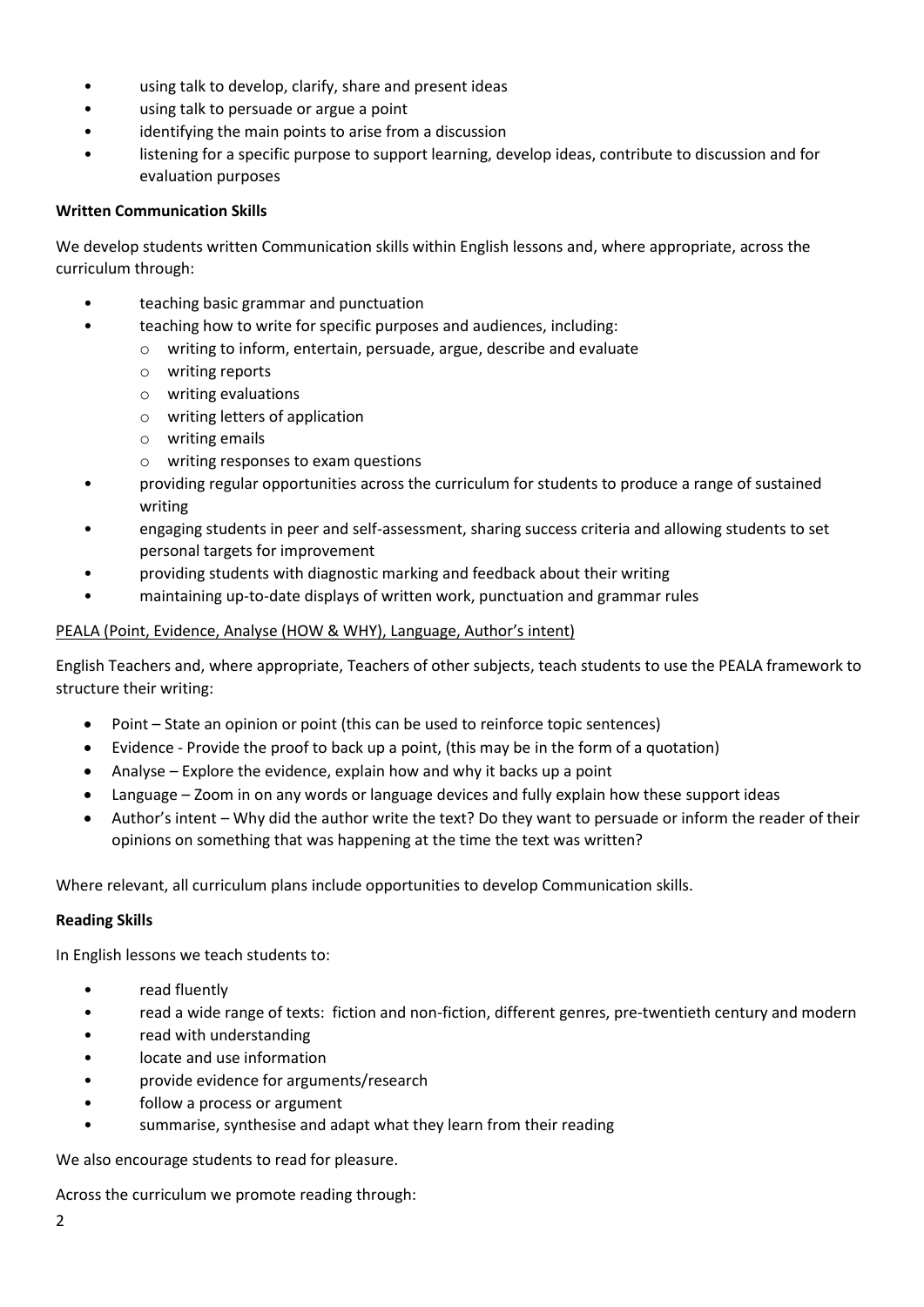- teaching students how to read in ways that are specific and relevant to that department's subject needs
- encouraging students to read a range of texts to support subject learning
- supporting students to use a range of reading strategies to improve their understanding
- encouraging students to organise and structure information and ideas gathered clearly
- reading for meaning within exams, to understand what examination questions require in terms of a response

#### **Reading Widely and Often**

#### Forensic Reading

Our Reading Widely and Often programme includes Forensic Reading delivered by English Teachers within weekly Independent Study sessions.

Students read a wide range of challenging fiction and non-fiction texts and articles, often about controversial issues e.g. misogyny. They analyse the view points and perspectives expressed and explore their context. They then share their findings with their peers in group and class discussions.

The texts are selected to develop the students' cultural capital and promote thought and discussion about Fundamental British Values, particularly encouraging them to explore and challenge their own attitudes to equality, diversity and extremism.

#### Charlie's Challenge

Students are encouraged to participate in 'Charlie's Challenge'

Charlie Spencer (Chair of Governors) challenges students to read:

- One Pre-twentieth Century Novel (excluding those studied in English lessons)
- One Biography/Autobiography
- One Leadership/Management Text from a selection provided by Employer Partners

Students receive a certificate from Charlie on completion of the challenge.



Charlie Spencer as William Shakespeare (World Book Day 2019)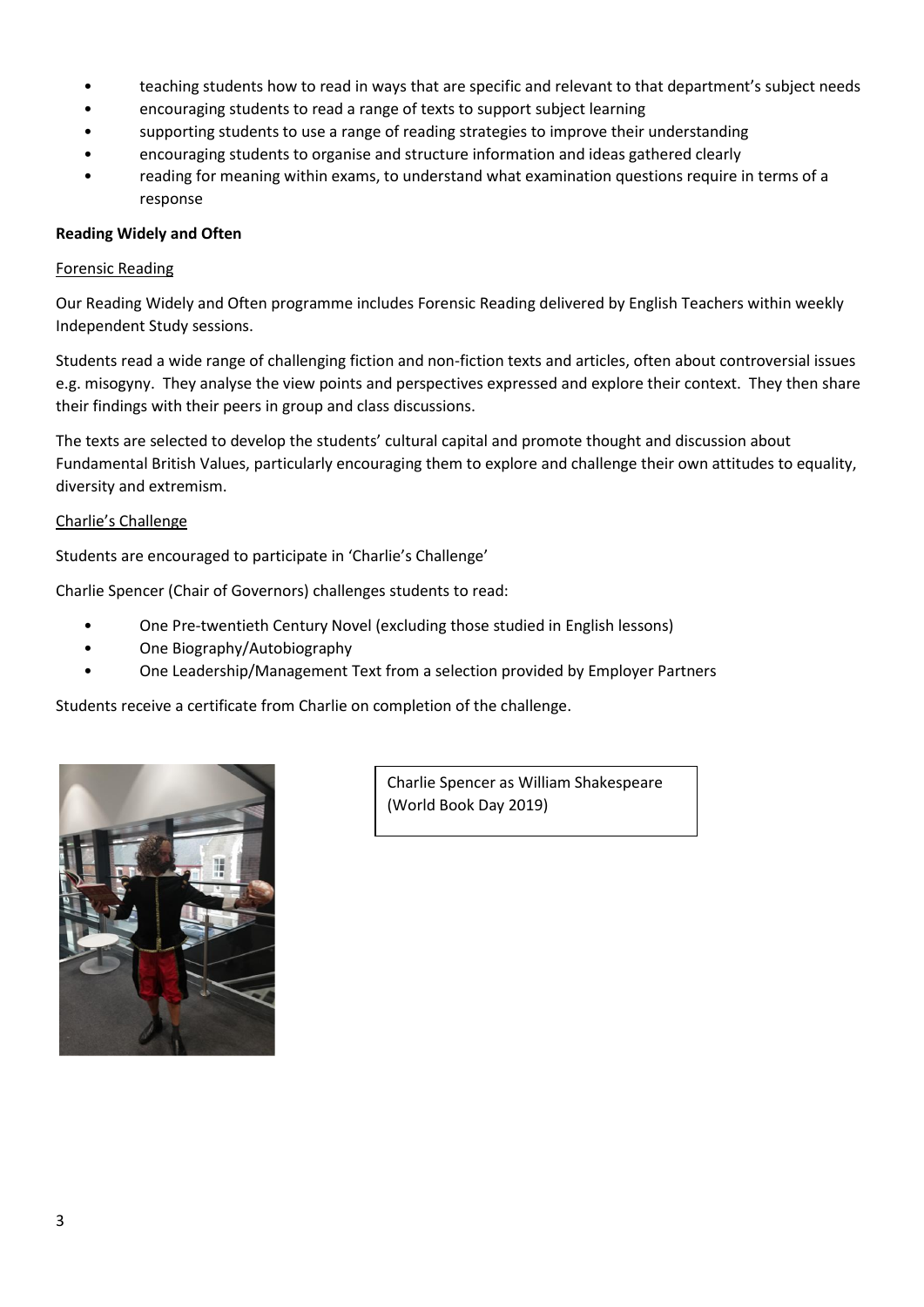## **Roles and Responsibilities:**

# **Governors and Senior Leaders will:**

- oversee the implementation of the Communication Skills policy
- ensure Communication is high profile

# **The Assistant Principal English and Communication will:**

- lead the development and implementation of the Communication Skills policy and Spelling and Grammar marking policy - see APPENDIX 1
- line manage the Librarian
- over-see reading, spelling and handwriting screening testing and share data with relevant staff to inform teaching and learning and access arrangements for exams and assessments
- identify students who require reading and spelling intervention and implement appropriate intervention programmes
- monitor students' progress on Intervention programmes
- produce termly Intervention Impact reports for Senior Leaders and Governors to evaluate the effectiveness of intervention
- carry out quality assurance of reading and spelling intervention programmes
- co-ordinate strategies to ensure students read widely and often
- audit opportunities for cross-curricular Communication skills teaching across RDUTC
- use the audit to identify further opportunities for cross-curricular Communication skills teaching
- support departments to implement strategies to develop cross curricular Communication skills
- carry out quality assurance of cross-curricular Communication skills teaching and the Spelling and Grammar marking policy (Lesson Visits; Work Scrutiny)

## **The English Department will:**

- provide students with the knowledge, skills and understanding they need to read, write, speak and listen effectively
- give students access to a curriculum which support progression and ensure an even coverage of the four main skills (speaking, listening, reading and writing)
- support students to read and write with confidence, fluency and understanding, using a range of independent strategies
- support students to read, understand, analyse and discuss a range of text types and genres
- use reading, spelling and handwriting screening data to identify students requiring intervention and to inform curriculum planning and teaching
- encourage students to read for pleasure

## **The Librarian will:**

- promote the importance of reading widely and often
- encourage students to read for pleasure
- ensure the library contains a wide range of stimulating fiction and non-fiction material to engage students
- manage the library lending service
- keep records of books borrowed by students
- ensure the library is a stimulating, relaxing and purposeful environment
- provide intervention for students whose Communication skills have been identified as needing support
- assess students' progress to measure the impact of intervention and inform intervention planning
- produce Intervention Progress reports for the Assistant Principal English and Communication